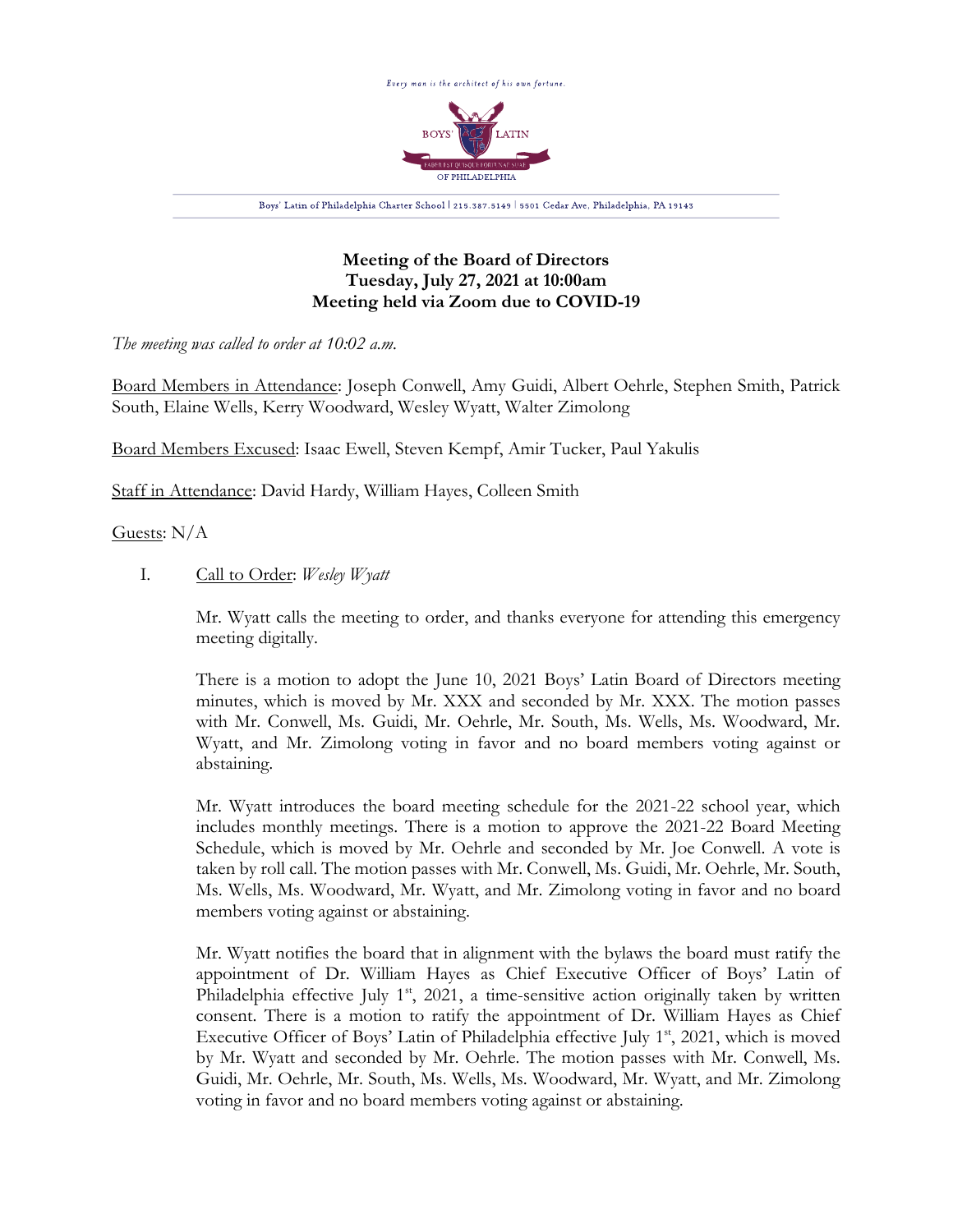Mr. Wyatt continues sharing that the school's counsel Michael Frattone of Kleinbard is conducting a comprehensive review of the bylaws and recommend any update or changes that need to be made, reporting back to the board at the September meeting.

## II. CEO Report: *William Hayes*

Dr. Hayes begins his presentation thanking the board for ratifying his appointment and sharing a brief update of the work conducted by the school team since July 1.

Dr. Hayes then introduces Colleen Smith who will present the 2021-22 School Health and Safety Plan. Ms. Smith begins by sharing background information about the plan with the board. Ms. Smith continues stating that the American Rescue Plan (ARP) requires each local education agency (LEA) that receives funding under the ARP Elementary and Secondary School Emergency Relief (ESSER) Fund to develop and make publicly available on the LEA's website a Health and Safety Plan. She continues sharing that the plan before the board addresses how the school will maintain the health and safety of students and staff and will serves as the local guidelines for all instructional and noninstructional school activities during the period of the school's ARP ESSER grant. Ms. Smith informs the board that the plan must be approved by the board and posted on the school's publicly available website and submitted to the state by July 30, 2021 and reviewed and updated when there is a change in the guidance for K-12 schools or at a minimum every six months. Ms. Smith provides an overview of the plan, noting that it is grounded in four key practices including face coverings, health screening and monitoring, physical distancing, and sanitizing, disinfecting, and ventilating.

Mr. Smith asked if the plan addresses vaccination. Ms. Smith shares that the school encourages but does not require eligible students and staff to get vaccinated and does not treat vaccinated and unvaccinated individuals differently. Mr. Conwell asked to what extent the school's plan deviates from the federal, state, and local guidelines. Ms. Smith confirms that the school's plan complies with all and exceeds some of the requirements. Mr. Oehrle asked how frequently the school conducts COVID-19 testing. Ms. Smith shares that in the 2021-22 school year that students and staff will test once weekly. There is a discussion on the school's COVID-19 testing program. Mr. South asked if there are any concerns among the school community regarding this plan. Ms. Smith confirms that school stakeholders were involved in the development of the plan. Mr. Smith states that there is a hole in the school's plan as it does not mandate vaccination. There is a discussion on the ability to mandate vaccination in K-12 public school settings. Ms. Wells asked if the in-person program is the only option for students.

There is a motion to approve the School Health and Safety Plan with a commitment to reviewing the decision on vaccination in September, which is moved by Mr. Oehrle and seconded by Mr. Smith. The motion passes with Mr. Conwell, Ms. Guidi, Mr. Oehrle, Mr. Smith, Mr. South, Ms. Wells, Ms. Woodward, Mr. Wyatt voting in favor and no board members voting against. Mr. Zimolong abstained.

Continuing, Ms. Smith provides an overview of the Emergency Instructional Time Template for the 2021-22 School Year, which confirms that the school meets both the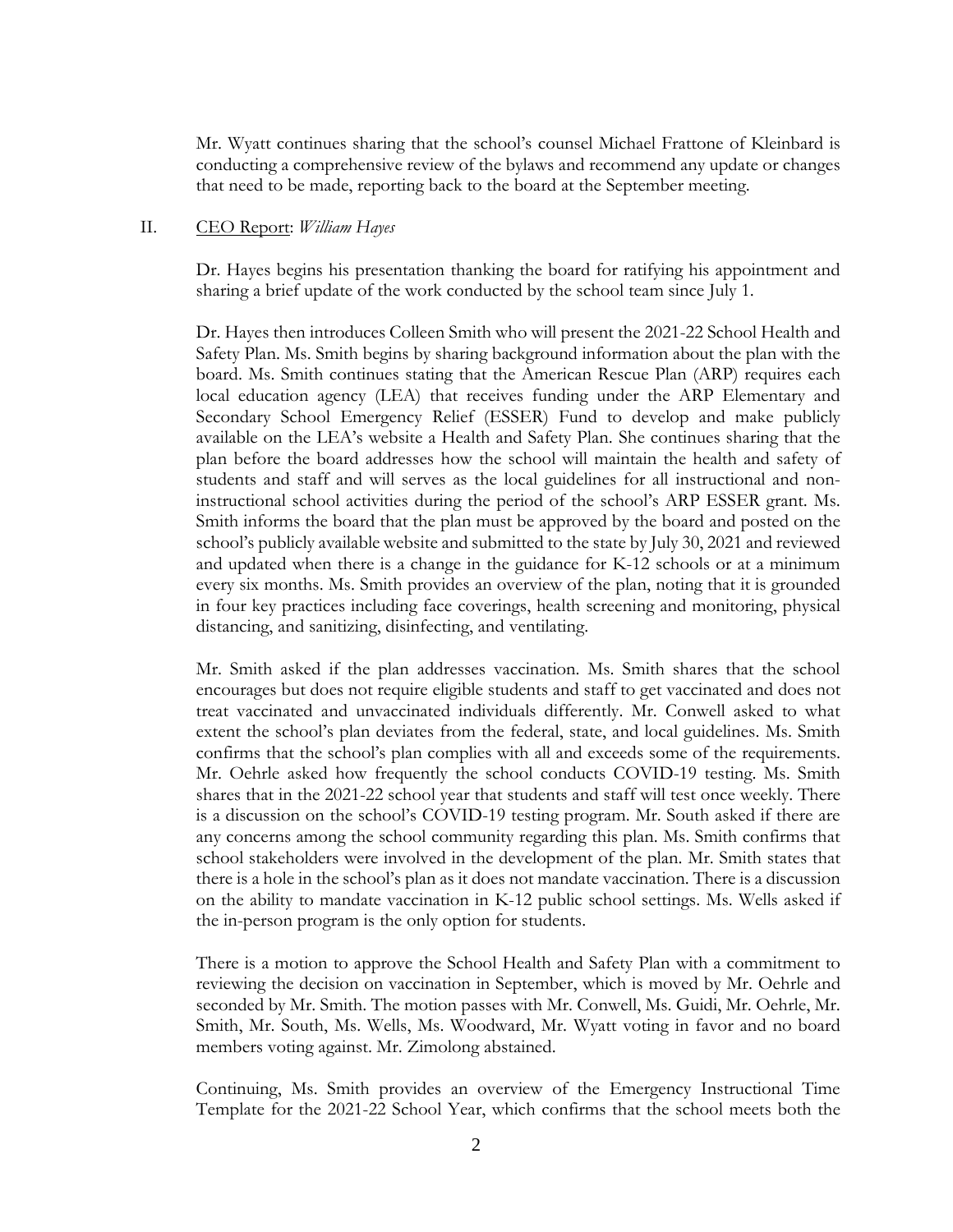180 day and 990 hour minimum requirements and the presents the school's plan for virtual learning in the event it is necessary due to the COVID-19 situation. There is a motion to approve the Emergency Instructional Time Template for the 2021-22 School Year, which is moved by Mr. Oehrle and seconded by Ms. Woodward. The motion passes with Mr. Conwell, Ms. Guidi, Mr. Oehrle, Mr. Smith, Mr. South, Ms. Wells, Ms. Woodward, Mr. Wyatt and no board members voting against. Mr. Zimolong abstained due to a conflict of interest.

Ms. Smith concludes her presentation.

Dr. Hayes introduces the school's revised calendar for the 2021-22 school year, noting the significant changes from the original calendar for the 2021-22 school year approved by the board on April 14, 2021. Mr. Hardy asks for the total number of instructional hours. Ms. Smith shares that approximately 1,150 hours of instruction will be provided over the school year. The board commended Dr. Hayes on revising the calendar to respond to COVID-19 learning loss and improve student outcomes. There is a motion to approve the Revised 2021-22 School Year Calendar, which is moved by Ms. Woodward and seconded by Mr. Wyatt. The motion passes with Mr. Conwell, Ms. Guidi, Mr. Oehrle, Mr. Smith, Mr. South, Ms. Wells, Ms. Woodward, Mr. Wyatt, and Mr. Zimolong voting in favor and no board members voting against or abstaining.

Dr. Hayes concludes his presentation.

## III. Governance: *Wesley Wyatt*

Mr. Wyatt begins stating that the board needs to elect the Chair, Vice Chair, Treasurer, and Secretary. There is a motion to elect Mr. Wyatt as Chair, Mr. Kempf as Vice Chair, Ms. Woodward as Treasurer, and Mr. South as Secretary, which is moved by Mr. Oehrle and seconded by Mr. Conwell. The motion passes with Mr. Conwell, Ms. Guidi, Mr. Oehrle, Mr. South, Ms. Wells, Ms. Woodward, Mr. Wyatt, and Mr. Zimolong voting in favor and no board members voting against or abstaining.

Mr. Wyatt continues with the re-nominations of board members whose terms recently expired.

There is a motion to make an exception to the two three-year term limit and renominate Mr. Smith to the Board of Directors for one additional term of three years, which is moved by Mr. Wyatt and seconded by Mr. Conwell. The motion passes with Mr. Conwell, Ms. Guidi, Mr. Oehrle, Mr. South, Ms. Wells, Ms. Woodward, Mr. Wyatt, and Mr. Zimolong voting in favor and no board members voting against or abstaining.

There is a motion to make an exception to the two three-year term limit and renominate Mr. Oehrle to the Board of Directors for one additional term of three years, which is moved by Mr. Wyatt and seconded by Mr. Conwell. The motion passes with Mr. Conwell, Ms. Guidi, Mr. Oehrle, Mr. South, Ms. Wells, Ms. Woodward, Mr. Wyatt, and Mr. Zimolong voting in favor and no board members voting against. Mr. Oehrle abstained.